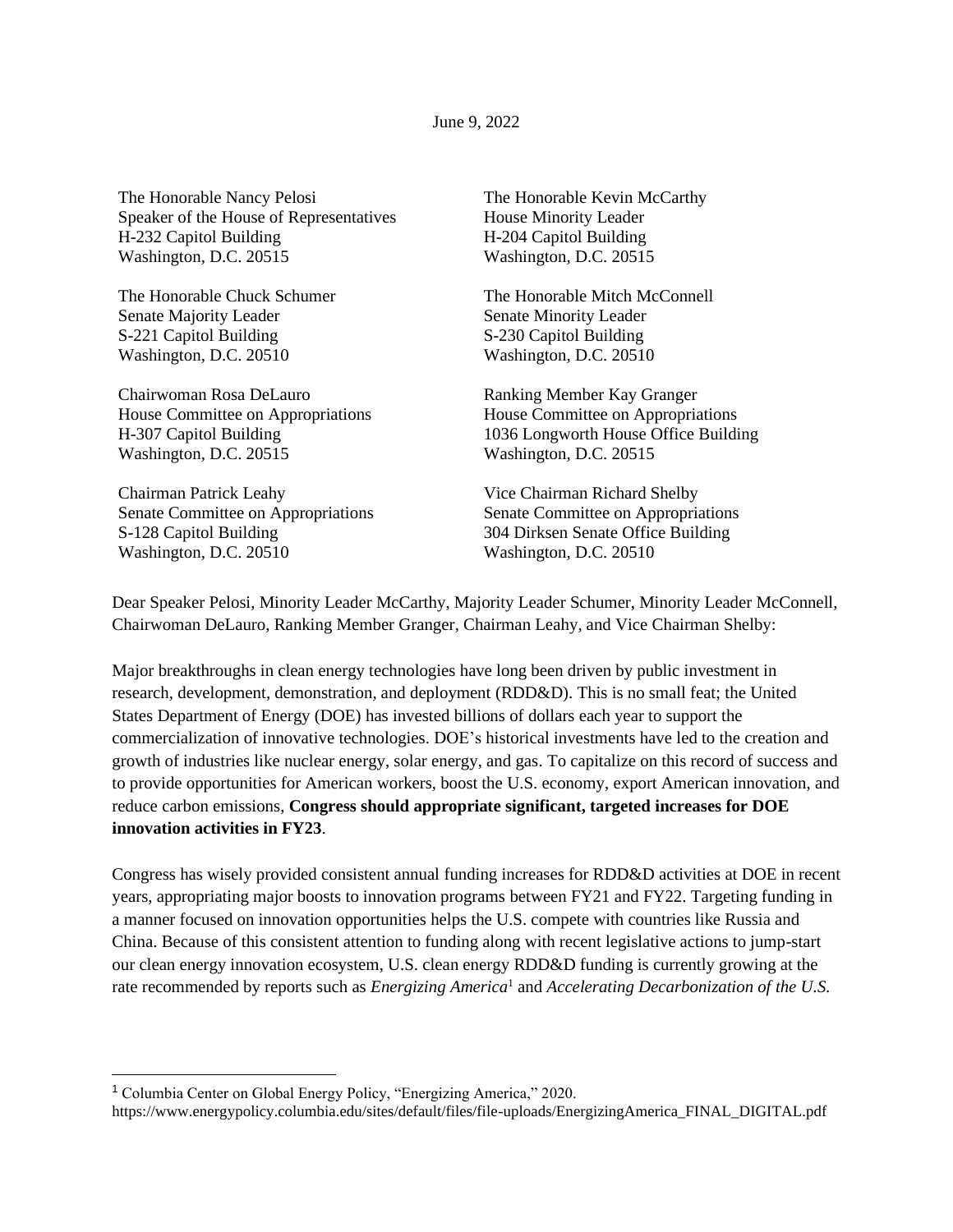*Energy System*, <sup>2</sup> namely, to double our energy innovation investments by 2025 and triple them by 2030. These increases in innovation funding are necessary to bring more clean energy technologies to market at a lower cost to consumers, reclaim US leadership in the clean energy supply chain, and reduce the overall cost of decarbonizing our economy.<sup>3</sup> Doing so allows us to advance even more energy technologies, setting our nation up for future domestic energy industry growth and weaning our economy off of volatile foreign oil markets and autocrats.

However, continued and growing support for DOE's innovation work is necessary to remain on this ambitious and critical path. In order to reach our mid-century carbon emissions goals, we will need to build clean energy at more than twice the rate we have previously. <sup>4</sup> We must increase funding for innovation activities across the board to ensure an on-ramp for emerging technologies and continued success of landmark new programs in the Infrastructure Investment and Jobs Act (IIJA). IIJA provides significant investment for late-stage technology demonstrations and the maintenance and buildout of critical energy infrastructure. While this will drive scale-up and deployment of advanced clean energy technologies, we must pay equal attention to preparing newer technologies to take advantage of these resources. Consider the pipeline of clean energy technologies moving through the commercialization process: robust funding for basic research and small-scale pilots can prepare nascent technologies to take advantage of large-scale demonstration and deployment funding in the future. Rather than rest on our laurels, now is the time to push the clean energy economy to its full potential with robust and sustained investments in all stages of the innovation lifecycle.

Your leadership has been crucial to tackling the challenge of growing our innovation ecosystem and decarbonizing in a cost-effective manner. **We ask that you continue this commitment by providing DOE's innovation activities, from basic R&D to late-stage demonstration and deployment, with a significant and targeted increase in FY23 over FY22 levels**. Investments in clean energy innovation are worth it: they advance new industries, create American jobs, and reduce the cost of transitioning to netzero carbon emissions. Congress has a chance to complement recent historic investments and continue to support our clean energy economy this year and in the future. We thank you for your continued support of innovation programs at the Department of Energy and hope they will be prioritized as negotiations on the FY23 Appropriations process begin.

Sincerely, Third Way ClearPath Action Natural Resources Defense Council BPC Action Environmental Defense Fund National Wildlife Federation

<sup>&</sup>lt;sup>2</sup> National Academies of Sciences, Engineering, and Medicine. 2021. Accelerating Decarbonization of the U.S. Energy System. Washington, DC: The National Academies Press. https://doi.org/10.17226/25932.

<sup>3</sup> Decarb America, "Clean Energy Innovation Breakthroughs," 2021. https://decarbamerica.org/report/clean-energyinnovation-breakthroughs/

<sup>4</sup> Decarb America "Infrastructure Needs for a Net-Zero Economy," 2021. https://decarbamerica.org/report/energyinfrastructure-needs-for-a-net-zero-economy/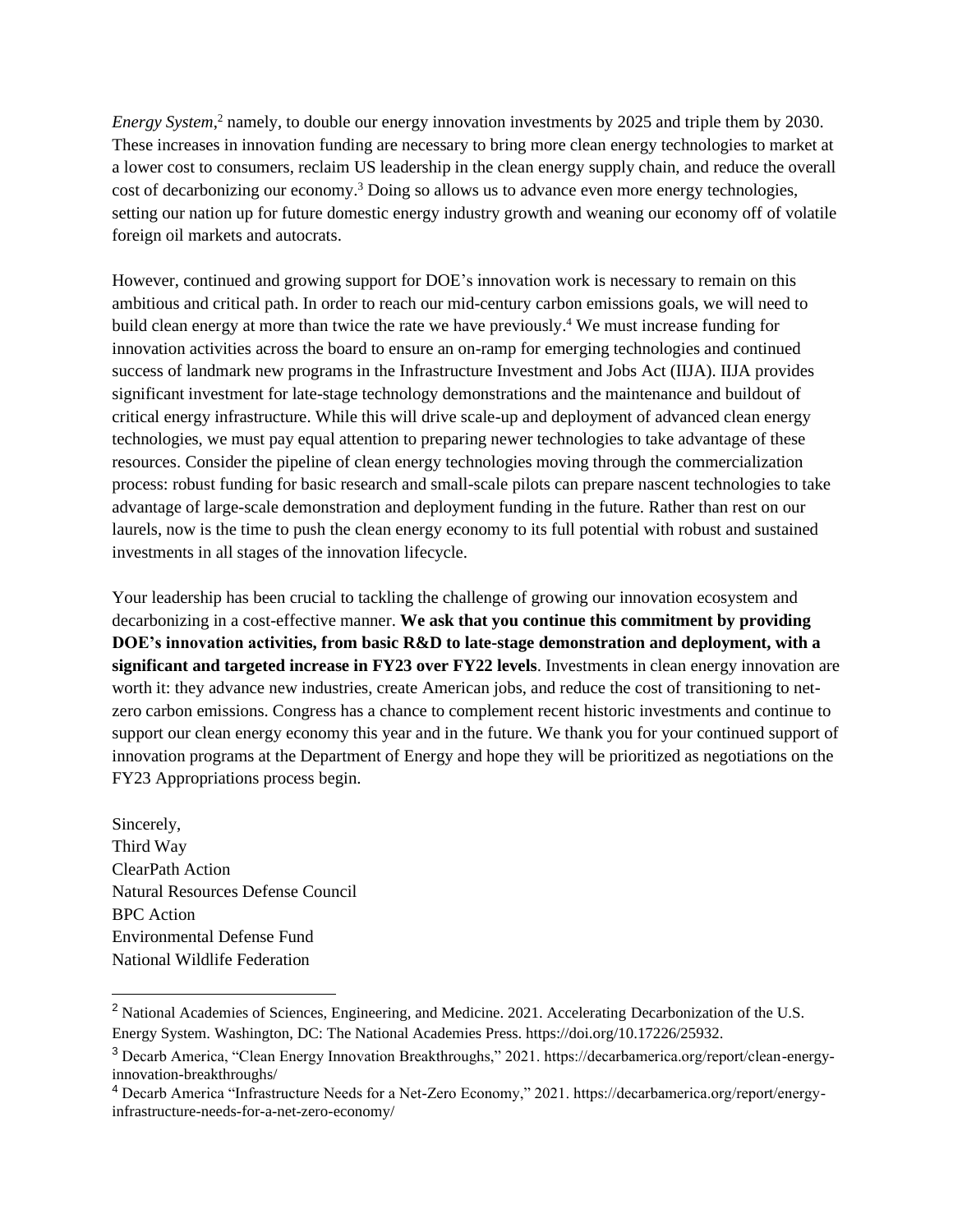Clean Air Task Force Clean Energy Business Network Battelle Information Technology and Innovation Foundation Citizens for Responsible Energy Solutions United States Chamber of Commerce Advanced Biofuels Business Council Algae Biomass Organization Alternative Fuels and Chemicals Coalition American Clean Power Association American Federation of Labor and Congress of Industrial Organizations American Nuclear Society American Public Power Association Biomass Power Association Carbon Capture Coalition Carbon Engineering Carbon GeoCapture Carbon Utilization Research Council Carbon180 Cemvita Factory, Inc. Center for Climate and Energy Solutions Chart Industries, Inc. Clean Energy Buyers Association Clean Hydrogen Future Coalition ConservAmerica Action Covanta Energy Data for Progress Edison Electric Institute Enel North America Evergreen Climate Innovations Framatome Inc. Fuel Cell and Hydrogen Energy Association Geothermal Rising Good Energy Collective Great Plains Institute Highly Innovative Fuels USA International Brotherhood of Boilermakers Lanzatech National Ocean Industries Association Nuclear Energy Institute Nuclear Innovation Alliance Rainey Center Freedom Project Renewable Thermal Collaborative Reno + Sparks Chamber of Commerce